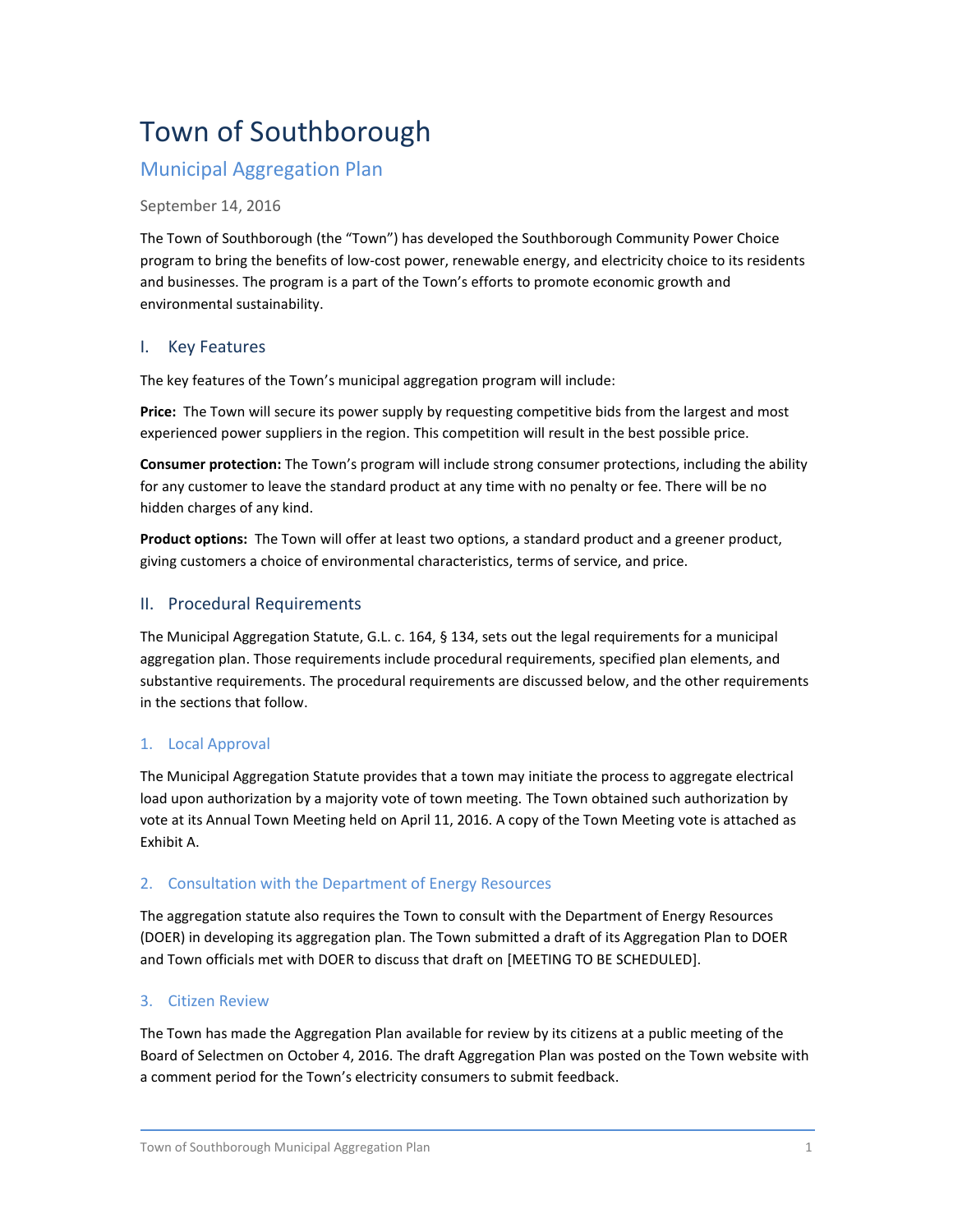### III. Elements of the Plan

The Municipal Aggregation Statute requires that the Aggregation Plan contain the following elements:

- Organizational structure
- **Operations**
- Funding
- Details on rate setting and other costs to participants
- The method of entering and terminating agreements with other entities
- The rights and responsibilities of program participants
- The procedure for termination of the program

Each of those elements is discussed in turn below.

### 1. Organizational Structure

The organizational structure of the aggregation program will be as follows:

**Board of Selectmen and Town Administrator:** The aggregation will be overseen by the Board of Selectmen and the Town Administrator. The Board of Selectmen will review the plan and set the policy direction. The Town Administrator will approve the plan, manage the consulting team, and sign the electric supply agreement.

**Consultants:** The Town's aggregation consulting team (hereinafter jointly referred to as "Consultant") will manage the aggregation under the Town Administrator's direction. Their responsibilities will include managing the supply procurement, developing and implementing the public education plan, interacting with the local distribution company, and monitoring the supply contract. The Town has selected the team of Peregrine Energy Group and Bay State Consultants to provide these services for an initial term.

**Competitive Supplier:** The competitive supplier will provide power for the aggregation, provide customer support including staffing a toll-free number for customer questions, and fulfill other responsibilities as detailed in the Competitive Electric Service Agreement.

### 2. Operations

Following approval of the Plan by the Department of Public Utilities (DPU), the key operational steps will be:

- a. Issue a Request for Proposals (RFP) and select winning competitive supplier
- b. Implement the public information program, including notice of the 30-day opt-out period
- c. Enroll customers and provide service, including required information disclosures
- **a. Issue a Request for Proposals and select winning competitive supplier**

After the DPU approves the Aggregation Plan, the next step is to procure the electricity supply.

The Town will solicit bids from leading competitive suppliers, including those currently supplying aggregations in Massachusetts and other states. The RFP will require that the supplier satisfy key threshold criteria, including:

Licensed by the DPU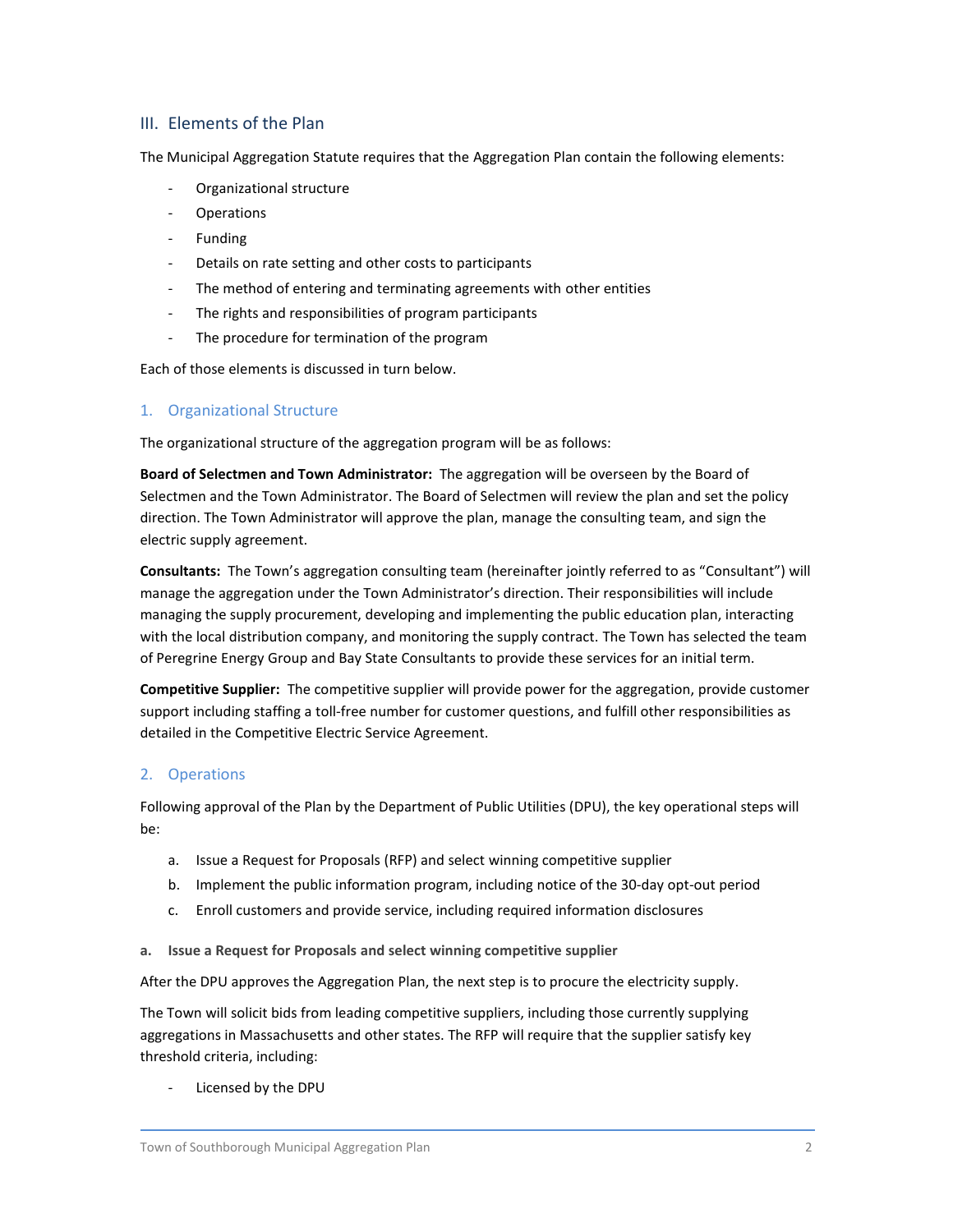- Strong financial background
- Experience serving the Massachusetts competitive market or municipal aggregations in other states
- Demonstrated ability, supported by references, to provide strong customer service

In addition, suppliers will be required to agree to the terms and conditions of a Competitive Electric Service Agreement (ESA), substantially in the form of the Town's model Competitive Electric Service Agreement. The agreement requires the supplier to:

- Provide all-requirements service
- Allow customers to exit the standard product at any time with no penalty or fee
- Agree to specified customer service standards
- Comply with all requirements of the DPU and the local distribution company

The Town will solicit price bids from suppliers that meet the threshold criteria and agree to the terms and conditions prescribed in the ESA. If none of the bids are satisfactory, the Town will reject all bids and repeat the solicitation as often as needed until market conditions yield a price that is acceptable to the Town.

The Town will solicit bids both for power supply that meets the Massachusetts Renewable Portfolio Standard (RPS) requirements and for a greener supply containing additional renewable energy over and above the RPS requirements. The renewable energy in the power supply will be documented using Renewable Energy Certificates (RECs). The Town will seek bids that include RECs from a variety of renewable sources, and will choose the proposal that offers the best combination of environmental benefit and price.

The Town will ask bidders to identify the technology, vintage, and location of the renewable generators that are the sources of the RECs. The Town will require that the RECs either be created and recorded in the New England Power Pool Generation Information System or be certified by a third party such as Green-e.

**b. Implement public information program, including notice of the pre-launch opt-out period**

Once a winning supplier is selected, the Town will implement a public education program.

The delivery of a public education plan and associated materials are pivotal to ensuring clarity, participation, and enthusiasm for the aggregation. The Town will use a variety of communication vehicles to communicate the plan's objectives, the primary terms and conditions of the contract, and the right to opt out of the program.

The public education plan will include both broad-based efforts and a 30-day opt-out notice to be mailed to every eligible customer on basic service.

#### *i. Broad-based education efforts*

The broad-based efforts will take advantage of traditional media, the Web, and social media to ensure as many people as possible learn about the aggregation. Planned elements include:

- An announcement introducing the program and the competitive supplier, which will be sent to media contacts at local newspapers and other outlets identified as valuable by the Town.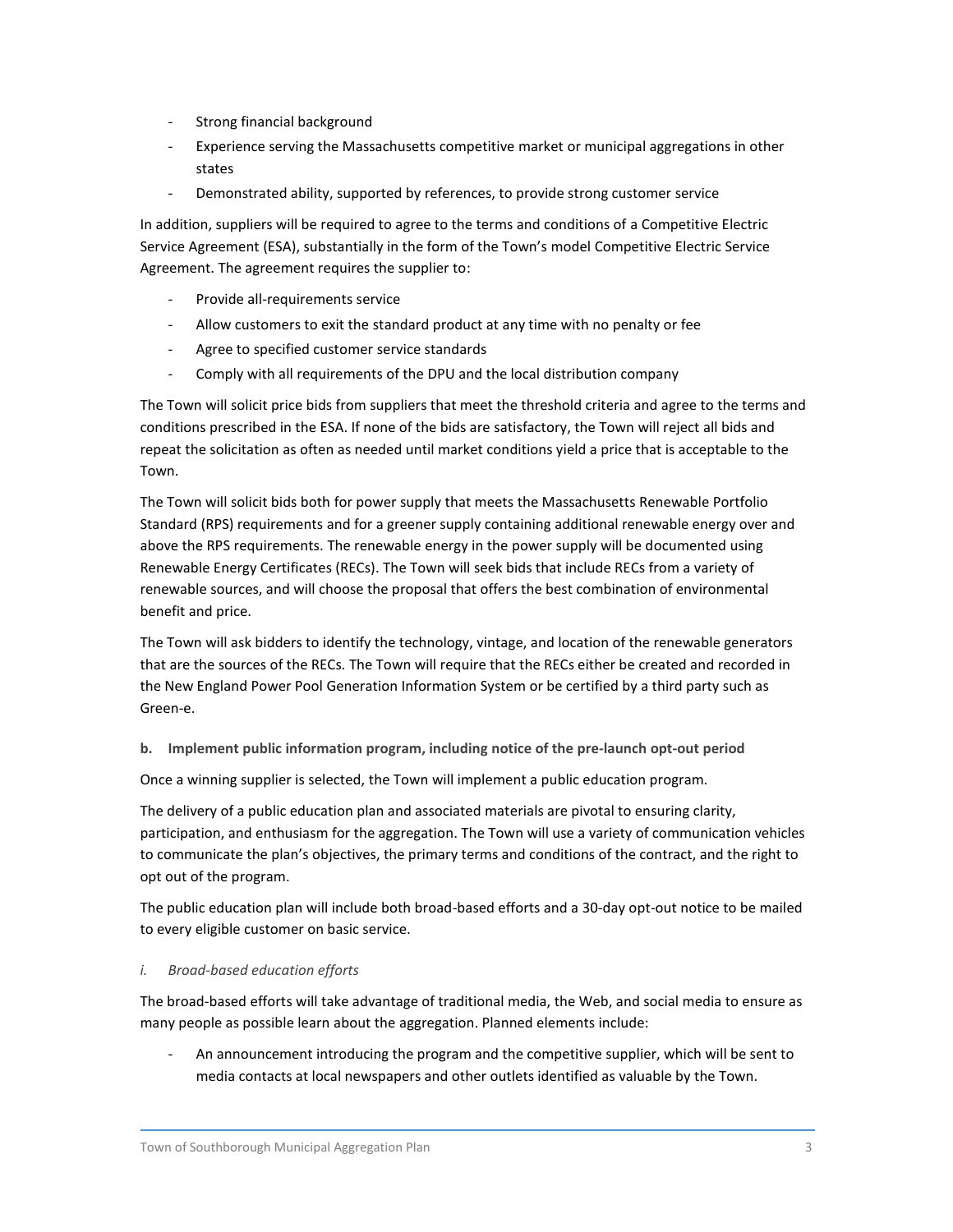- Dedicated informational Web pages that explain the Aggregation Plan, community benefits, the opt-out process, the environmental content of the power supply, and other helpful information. This site will be available during the initial educational outreach and also on an ongoing basis so that customers can find information about the program for its duration.
- A toll-free customer information and support hotline.
- Interviews with the local cable access channel.
- Announcements on the Town's Twitter account.
- Informational documents that mirror the aggregation web site content and can be used as handouts during the community presentation. These materials will also be made available through the website as downloadable files and in the Town Hall and other public buildings.
- A community-wide presentation, open to all community members.
- A presentation targeted specifically for seniors.

A detailed timeline for these efforts will be developed as the launch gets closer.

In the event the Town becomes aware of non-native-English-speaking residents who require assistance understanding outreach materials and program information, the Town will work with those individuals on a case-by-case basis, enlisting support from ESOL teaching organizations that serve Southborough and/or from community leaders within the relevant linguistic population. The Town does not envision needing to provide this assistance on a large scale because the potential need for this help in Southborough is limited. According to the 2014 American Community Survey data, just 2.3% of Southborough residents speak English "less than very well."<sup>1</sup>

#### *ii. Notice of the 30-day, pre-launch opt-out period*

In addition to the broad-based education initiatives, a 30-day opt-out notice will be mailed to every eligible customer on basic service. The notice will be an official Town communication, and it will be sent in an envelope clearly marked as containing time-sensitive information related to the program. The notice will: (1) introduce and describe the program; (2) inform customers of their right to opt-out and that they will be automatically enrolled if they do not exercise that right; (3) explain how to-opt out; and (4) prominently state all program charges and compare the price and primary terms of the Town's competitive supply to the price and terms of utility basic service. The opt-out notice is attached to this Plan as Exhibit B. The opt-out envelope is attached as Exhibit C.

The direct mailing will include an opt-out reply card. Customers will have 30 days from the date of the mailing to return the reply card if they wish to opt out of the program by this method. The notice will be designed by the Town and printed and mailed by the competitive supplier, who will process the opt-out replies. The opt-out reply card is attached to this Plan as Exhibit D. A postage-paid return envelope will be included for use with the reply card.

**c. Enroll customers and provide service, including information disclosure**

After the completion of the 30-day opt-out period, the competitive supplier will enroll into the program all basic service customers that did not opt out. All enrollments and other transactions between the

 $\overline{a}$ 

<sup>1</sup> *2010 – 2014 American Community Survey 5-Year Estimates*. Accessed 9/6/16. http://factfinder.census.gov/bkmk/table/1.0/en/ACS/14\_5YR/DP02/0600000US2502763165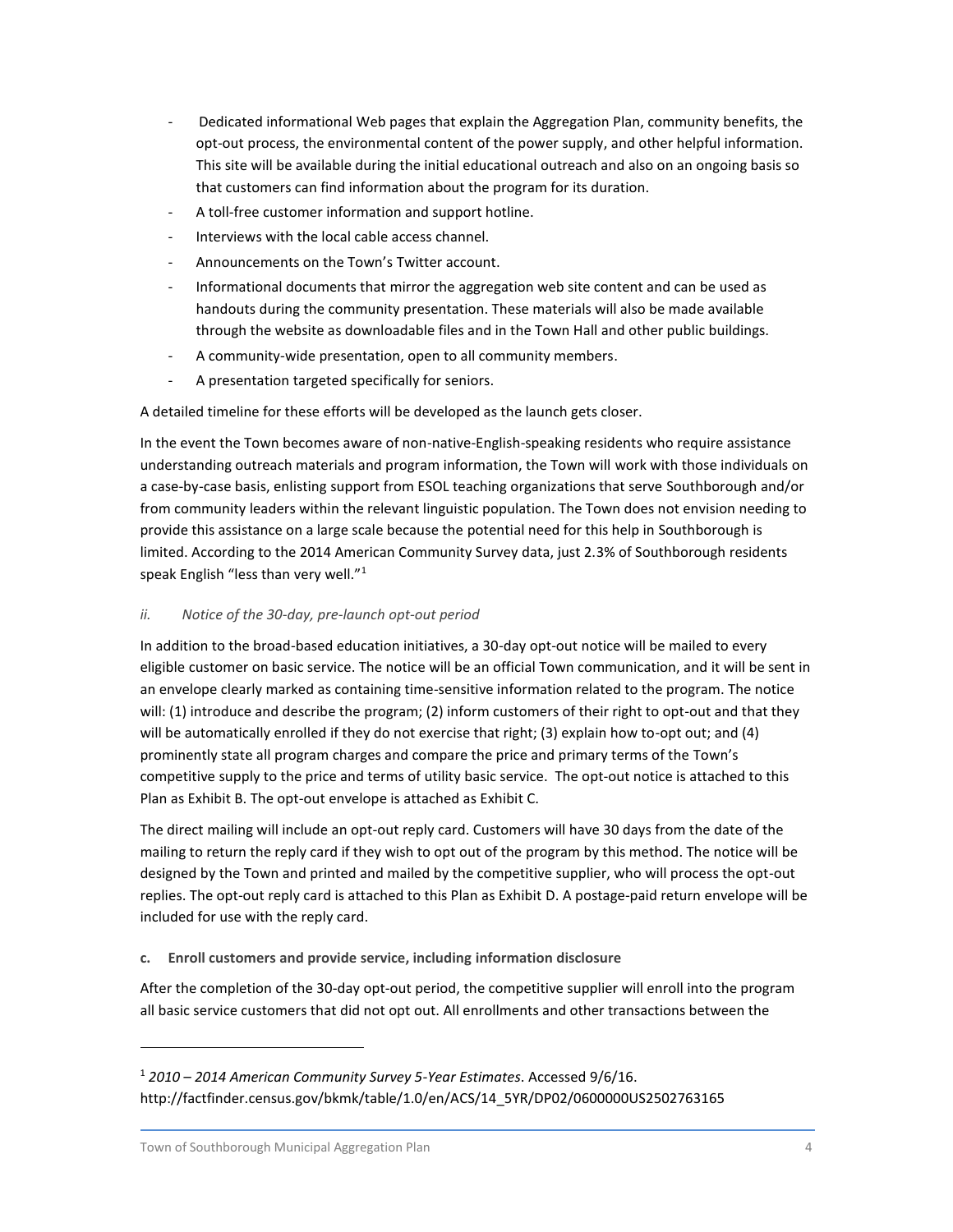competitive supplier and the local distribution company, National Grid, will be conducted in compliance with the relevant provisions of DPU regulations, National Grid's *Terms and Conditions for Municipal Aggregators* (as amended or superseded from time to time), and the protocols of the Massachusetts Electronic Business Transactions Working Group.

Once customers are enrolled, the electricity supplier will provide all-requirements power supply service. The supplier will also provide ongoing customer service, maintain a program web site, and process new customer enrollments, ongoing opt-outs, opt-back-ins, and customer selections of optional products. Prior to the expiration of the initial power supply agreement, the Town intends to enter a new supply agreement.

As part of its ongoing service, the Town will provide the disclosure information required by G.L. c. 164, § 1(F)(6) and 220 C.M.R. § 11.06. Like the other Massachusetts aggregations, the Town requests a waiver from the requirement that the disclosure label be mailed to every customer and seeks permission instead to provide the information through alternative means, including press releases, announcements on cable television, postings at Town Hall, and postings on the program website. As the DPU has found with other aggregations, this alternate information disclosure strategy will allow the Town to provide the required information to its customers as effectively as through mailings.

#### **d. Annual report to DOER**

On an annual basis, the Town will report to DOER on the status of the program, including number of customers enrolled and opting-out, kilowatt-hour sales, customer savings, and participation in green products (all as provided to the Town by the supplier), as well as such other information as DOER may request.

#### 3. Funding

All of the costs of the program will be funded through the supply contract.

The primary cost will be the competitive supplier's charges for the power supply. These charges will include the costs of RECs and will be established through the competitive solicitation for a supplier.

The administrative costs of the program will be funded through a per kilowatt-hour charge that will be included in the supply price and paid by the competitive supplier to the Consultant, as specified in the Competitive Electric Service Agreement. This charge will cover the services of the Consultant, including developing the Aggregation Plan, managing the DPU approval process, managing the supply procurement, developing and implementing the public education plan, providing customer support, interacting with the local distribution company, monitoring the supply contract, and providing ongoing reports. This charge has been set at \$0.001 per kilowatt-hour.

#### 4. Rate Setting and Other Costs to Participants

As described above, the program's electricity supply charges will be set through a competitive bidding process and will include the administrative adder. Prices, terms, and conditions will vary by product and may differ among customer classes. For each customer class, prices will be fixed for periods at least as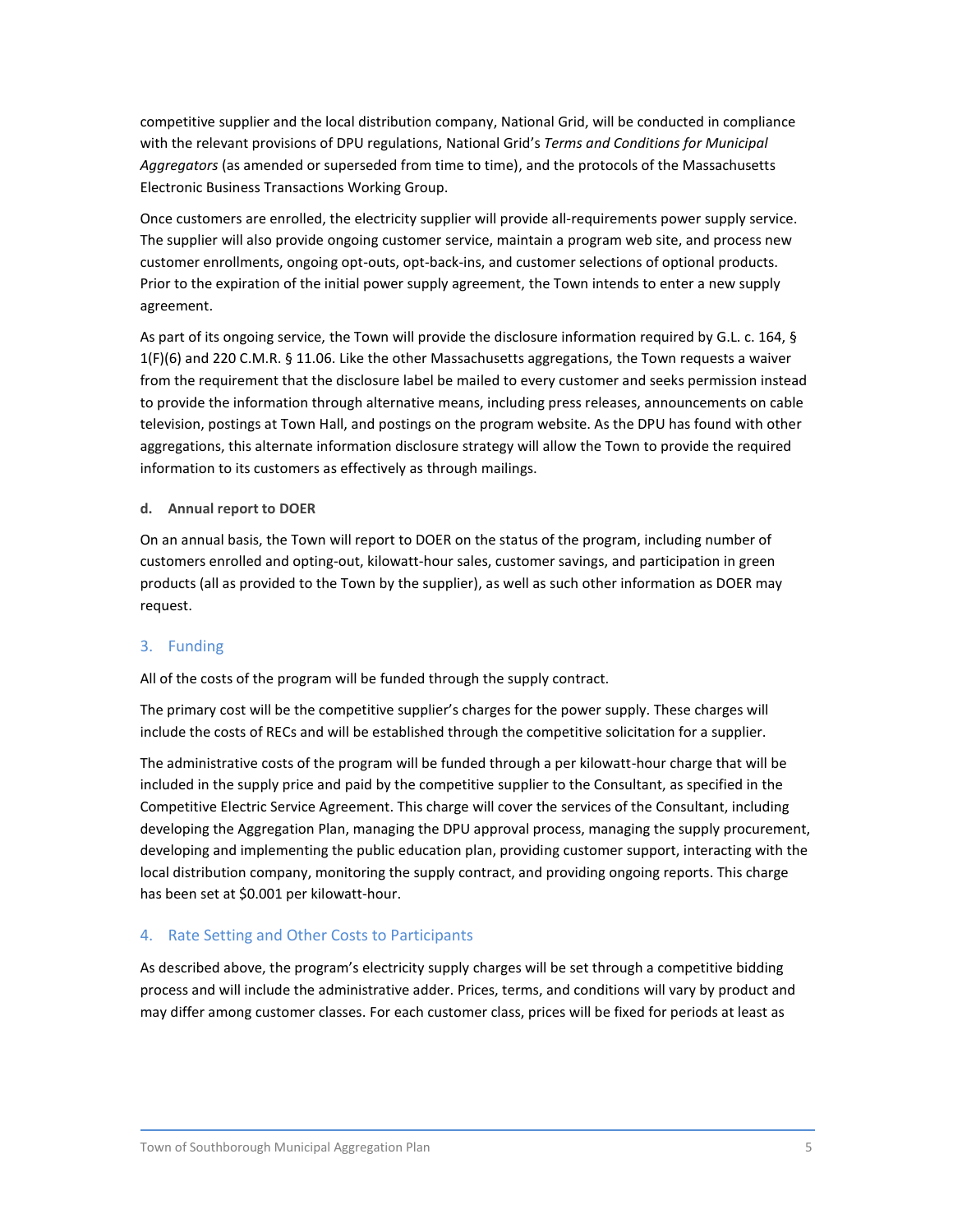long as the basic service price period for the class.<sup>2</sup> When prices change, the Town will notify consumers by issuing a media release and posting a notice on the Town web site.

The program affects only customers' electricity supply charges. Delivery charges will be unchanged and will continue to be charged by the local distribution company in accordance with tariffs approved by the DPU.

Participants will receive one bill from their local distribution company that includes both the electricity supply charge and their local distribution company's delivery charges.

### 5. Method of Entering and Terminating Agreements with Other Entities

The Town's process for entering, modifying, enforcing, and terminating all agreements associated with the Aggregation Plan will comply with the Town's charter, federal and state law and regulations, and the provisions of the relevant agreement.

When the Town has decided that it is timely to solicit bids for a new electric service agreement, the procurement steps will be as follows:

- The Town's consultants will prepare and issue an RFQ on behalf of the Town
- The Town will receive and evaluate qualifications
- The Town's consultants will issue an RFP for prices
- The Town will receive and evaluate bids and, if acceptable, execute a contract with the winning bidder. The Board of Selectmen will be responsible for executing the supply contract.

If the prices bid on any given bid date are not satisfactory, the Town will wait to see if market conditions improve and then repeat the process.

### 6. Rights and Responsibilities of Program Participants

All participants will have the right to opt out of the standard product at any time without charge. They may exercise that right by any of the following: 1) calling the competitive supplier's toll-free number; 2) contacting National Grid and asking to be returned to basic service; or 3) enrolling with another competitive supplier.

All participants will have the consumer protection provisions of Massachusetts law and regulations, including the right to question billing and service quality practices. Customers will be able to ask questions of and register complaints with the Town, Consultant, the competitive supplier, National Grid, and the DPU. As appropriate, the Town and Consultant will direct customer complaints to the competitive supplier, National Grid, or the DPU.

Participants will be responsible for paying their bills and for providing access to metering and other equipment necessary to carry out utility operations.

 $\overline{a}$ 

 $<sup>2</sup>$  Basic service pricing periods vary by customer class. For residential and small business customers, the</sup> prices change every six months. For medium and large business customers, prices change monthly.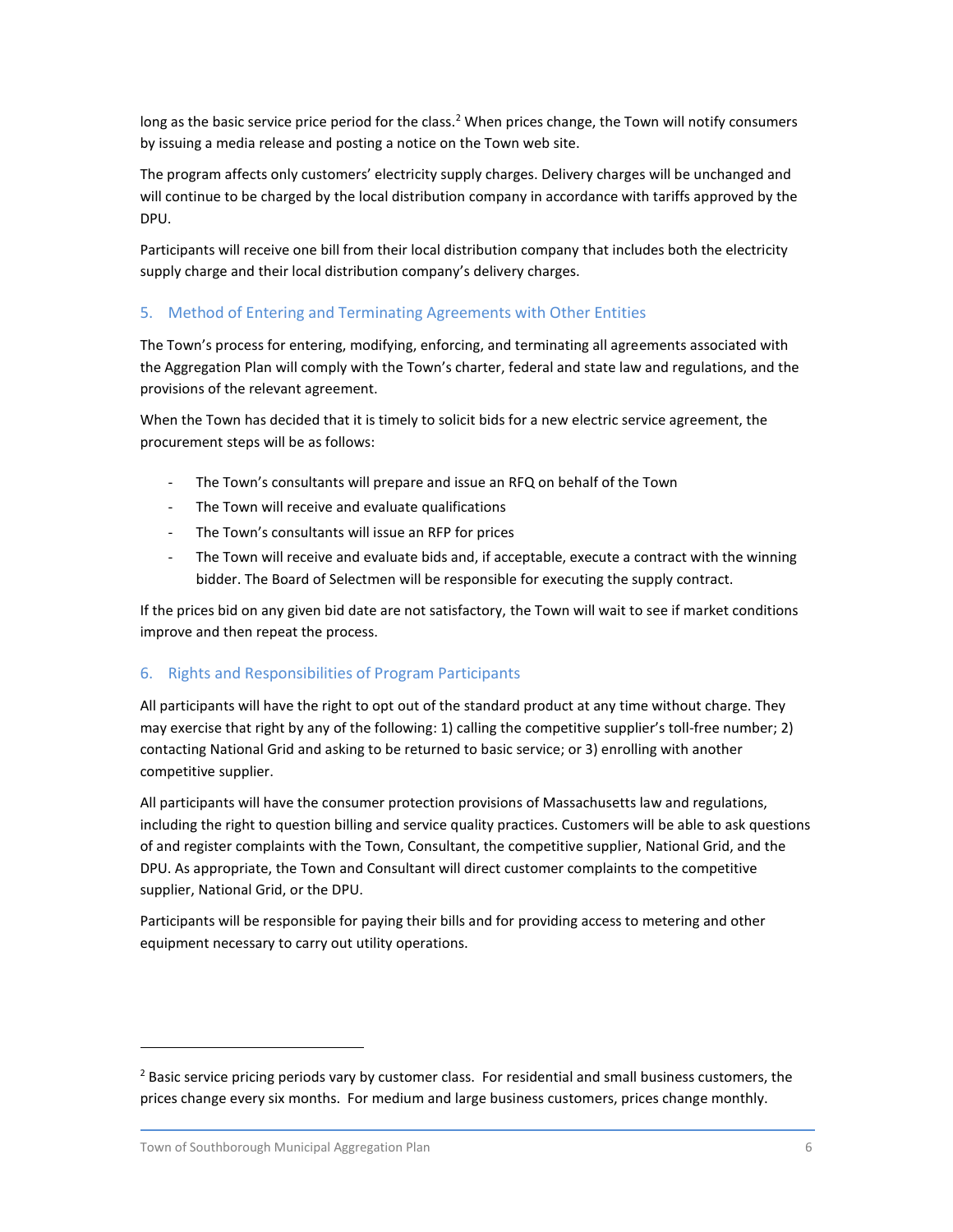### 7. Extension or Termination of Program

Prior to the end of the term of the initial Competitive Electric Service Agreement, The Town will solicit bids for a new supply agreement and plans to continue the program with the same or a new competitive supplier.

Although the Town is not contemplating a termination date, the program could be terminated upon the termination or expiration of the Competitive Electric Service Agreement without any extension, renewal, or negotiation of a subsequent supply contract, or upon the decision of the Board of Selectmen to dissolve the program effective on the end date of any outstanding supply agreement. In the event of termination, customers would be returned to the local distribution company's basic service via Electronic Data Interchange (EDI) by the competitive supplier in accordance with the rules set forth in the Electronic Business Transactions (EBT) Working Group Report unless the customers choose an alternative competitive supplier.

The Town will notify the local distribution company of the planned termination or extension of the program. In particular, the Town will provide notice: (1) 90 days prior to a planned termination of the program; (2) 90 days prior to the end of the anticipated term of the program's ESA; and (3) four businessdays after the successful negotiation of a new electricity service agreement.

The Town will notify consumers of program termination by issuing a media release and posting a notice on the Town web site. In addition, consumers will receive notice of a supplier change on their bill from the local distribution company.

### IV. Substantive Requirements

The Municipal Aggregation Statute also requires that the aggregation plan satisfy three substantive requirements:

- Universal access
- Reliability
- Equitable treatment of all customer classes

The Town's program will satisfy all three requirements, as discussed below.

### 1. Universal Access

The Aggregation Plan provides for universal access by guaranteeing that all customer classes will be included in the program under equitable terms.

Most importantly, all customers will have access to the program. All eligible basic service customers will be automatically enrolled in the program unless they choose to opt out.

As new customers move into the Town, they will receive a notice informing them of the aggregation and of their opportunity to opt out. New customers will be offered the same price as the existing customers, with the exception of new Very Large Commercial and Industrial Customers ("VLC&I Customers"). New VLC&I Customers are defined as any customer that is on the utility's largest rate class and has historical or projected consumption in excess of 1,000,000 kWh per year. These customers, if any, will be offered a price that reflects market prices at the time of enrollment.

All customers will have the right to opt out of the program at any time. Customers that opt out will have the right to return to the program at a price that reflects market prices at the time of their return.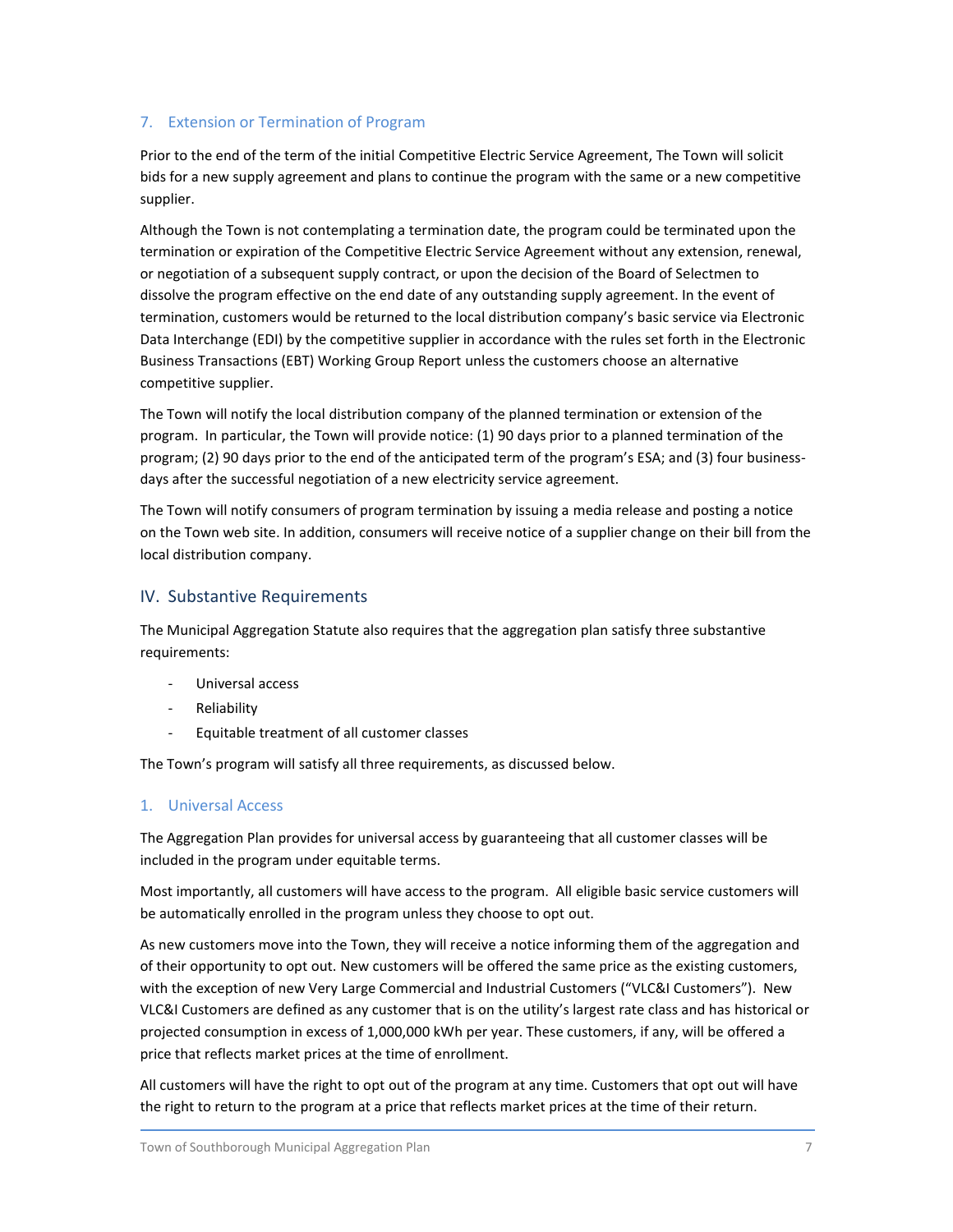#### 2. Reliability

Reliability has both physical and financial components. The program will address both through the ESA with the competitive supplier. From a physical perspective, the ESA commits the competitive supplier to provide all-requirements power supply and to use proper standards of management and operations (ESA, Article 2.) The local distribution company will remain responsible for delivery service, including the physical delivery of power to the consumer, maintenance of the delivery system, and restoration of power in the event of an outage. From a financial perspective, the ESA requires the supplier to pay actual damages for any failure to provide supply at the contracted rate (i.e., to pay the difference between the contract rate and the utility supply rate). The ESA also requires the competitive supplier to maintain insurance (ESA, Article 16). Accordingly, the program satisfies the reliability requirement of the statute.

### 3. Equitable Treatment of all Customer Classes

The Aggregation Statute requires "equitable" treatment of all customer classes. The DPU has determined that this does not mean that all customers must be treated "equally," but rather that similarly-situated classes be treated "equitably." In particular, the DPU has allowed variations in pricing and terms and conditions between customer classes to account for the disparate characteristics of those classes.

The program makes four distinctions between groupings of customers. First, the program will distinguish among customer classes (residential, small business, large business) by soliciting separate pricing for each of those classes. The program will use the same customer classes that the local distribution companies use for their basic service pricing.

Second, the program will distinguish between customers receiving the standard product and customers that affirmatively choose an optional product, such as a green product. Customers selecting the optional product will be charged the price and terms of service associated with that product.

Third, as described above under "Universal Access," among New Customers, the program may distinguish between a) New VLC&I Customers, and b) all other New Customers. The program will offer New Customers other than New VLC&I Customers the standard contract pricing. However, the program will offer new VLC&I Customers pricing based on market prices at the time the customer seeks to join the aggregation.

Finally, consistent with DPU rulings, among customers that are served by a competitive supplier at the time of program launch and later seek to join the aggregation, the program will distinguish between a) residential and small commercial and industrial (C&I) customers, and b) medium, large, and very large C&I customers. Residential and small C&I customers will be offered standard contract pricing. Medium, large, and very large C&I customers will be offered market based rates which will reflect market conditions at the time the customer seeks to join the aggregation.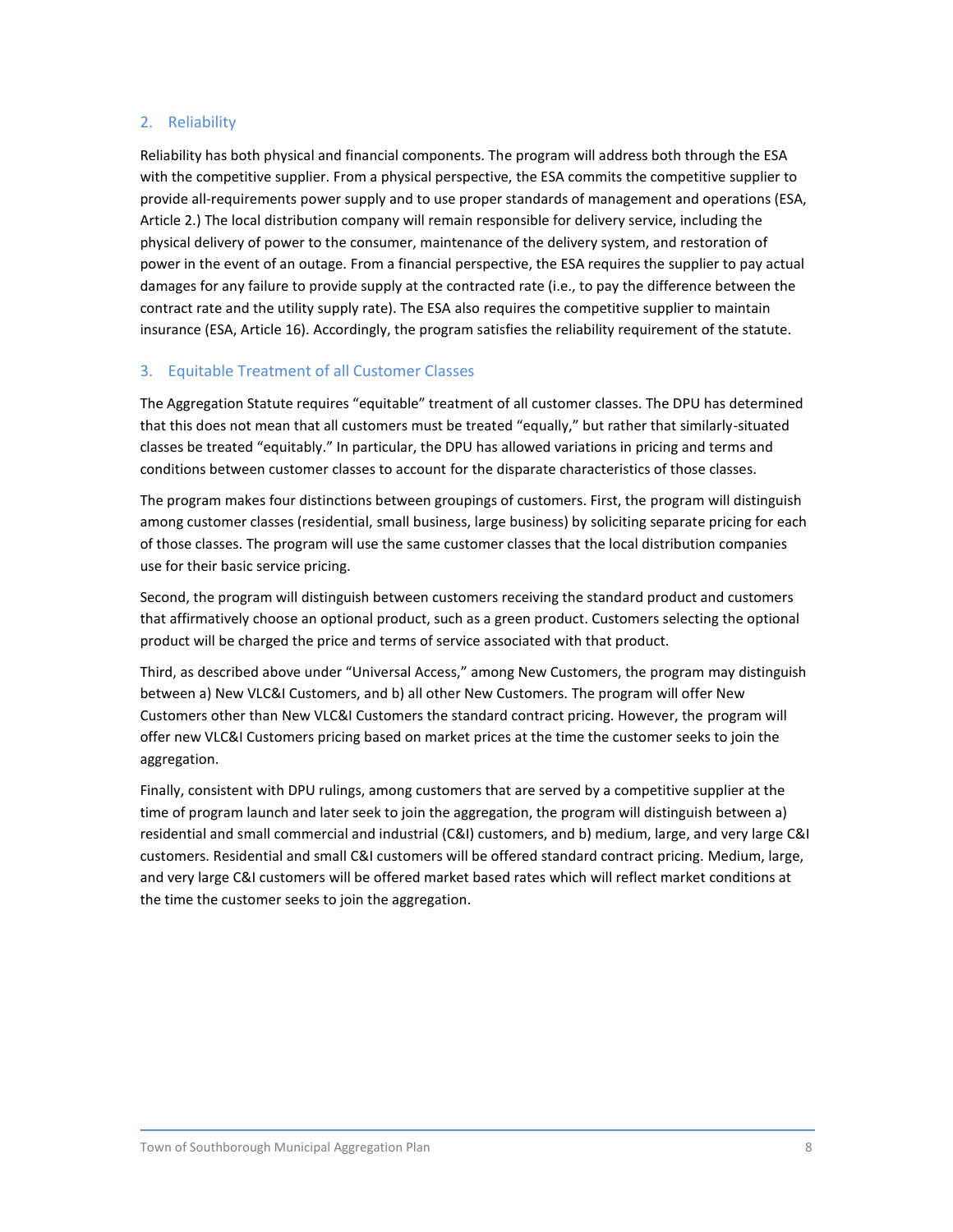### V. PLANNED SCHEDULE

| <b>Milestone</b>                                                                                                                             | Day Estimate |
|----------------------------------------------------------------------------------------------------------------------------------------------|--------------|
| RFQ for competitive supplier issued                                                                                                          | Day 1        |
| RFP for final supply prices issued                                                                                                           | Day 35       |
| <b>Electricity Supply Agreement executed</b>                                                                                                 | Day 49       |
| Broad-based educational campaign begins, including the<br>announcement of supply contract and pricing and the launch<br>of program web site. | Day 50       |
| Opt-out notice mailed to customers                                                                                                           | Day 56       |
| Opt-out deadline                                                                                                                             | Day 86       |
| Service begins as of each customer's next meter read date                                                                                    | Day 90       |

The planned schedule is presented for illustrative purposes. The final schedule will be established when the Town receives regulatory approval.<sup>3</sup>

### VI. CONCLUSION

 $\overline{a}$ 

The Southborough Community Power Choice program meets all of the requirements of the municipal aggregation statute, including providing universal access and a reliable power supply and treating all customer classes equitably. The Town looks forward to the approval of this plan by the DPU so that the Town can launch the program and bring the benefits of rate stability, renewable energy, and increased electricity choice to its residents and businesses.

 $3$  The planned schedule is designed to give the competitive supplier sufficient time to satisfy EDI testing requirements. However, the schedule will be adjusted if additional time is needed to meet those requirements.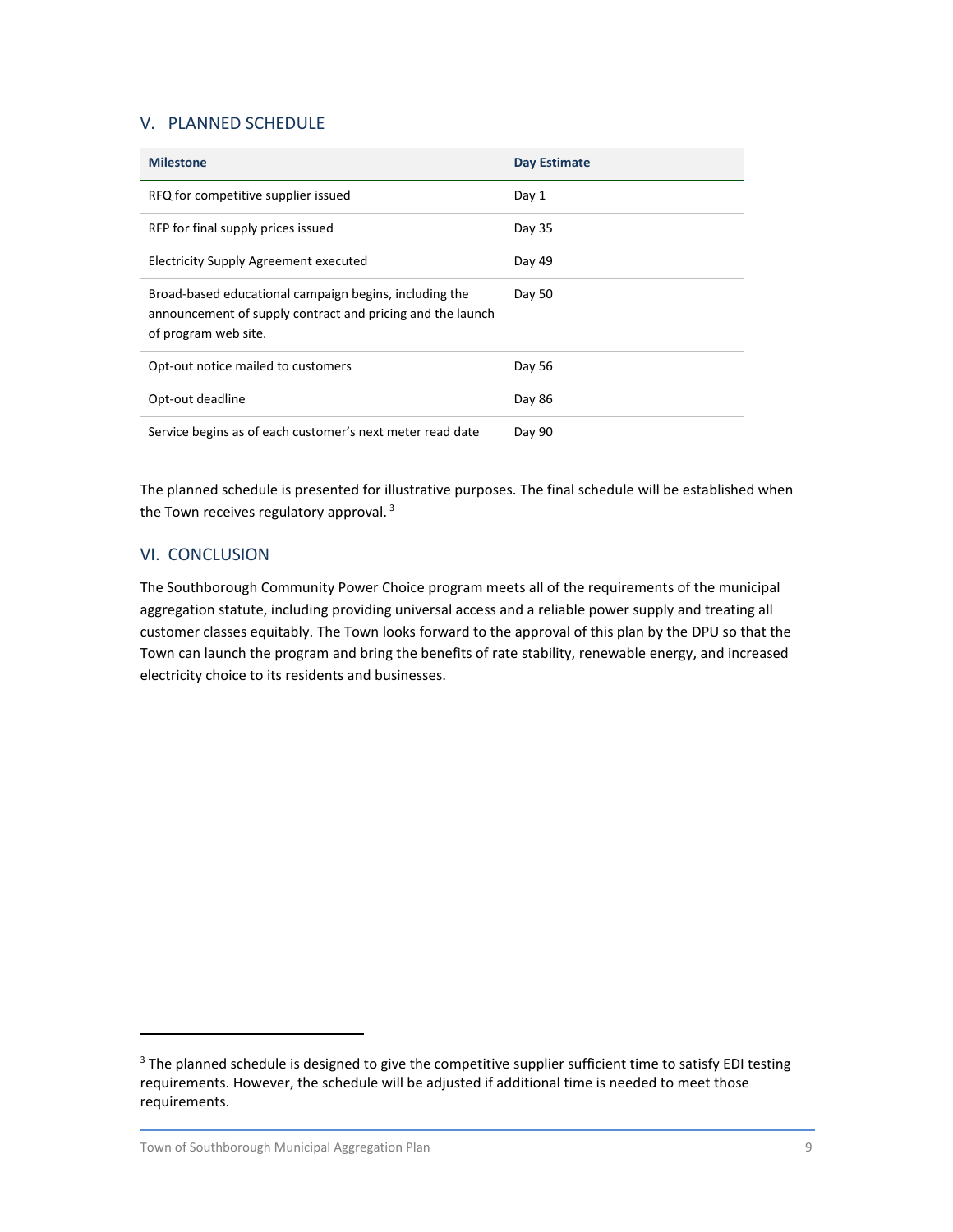# EXHIBIT A

# Town Meeting Resolution Authorizing Aggregation

| ARTICLE 23: To see if the Town will vote to initiate the process to aggregate electrical load, pursuant to M.G.L. c.<br>164, § 134, and further, to adopt the following resolution:<br>Whereas, the Commonwealth of Massachusetts is engaged in a process to establish a competitive market place<br>through deregulation and restructuring of the electric utility industry;<br>Whereas, citizens of Southborough have a substantial economic and social interest at stake, and;<br>Whereas the Town of Southborough hereby finds that it may be in the interest of the electric ratepayers, both<br>residential and commercial/industrial, to enter into an aggregation agreement,<br>Be it therefore resolved that the Town of Southborough hereby:<br>Publicly declares its intent to become an aggregator of electric power on behalf of its residential and business<br>communities, and;<br>Will negotiate and enter into a contract for power supply independently. If such a contract is affected, individual<br>consumers would retain the option not to participate and to choose any alternatives they desire, or do or act anything<br>in relation thereto.<br>Proposed by: BOARD OF SELECTMEN<br>Board of Selectmen Recommendation: Support<br><b>Advisory Committee Recommendation: Support</b><br>Summary: The Board of Selectmen has issued an RFQ to engage a consultant, at no cost to the Town, to assist the<br>Town through the approval process with the Department of Public Utilities and the local utilities to allow the Town<br>to aggregate its electrical load. Aggregation will allow the Town to purchase electricity on behalf of the entire<br>Town, with the goal being to obtain a lower rate than residents could receive on their own through competitive<br>supply contracts. Residents who do not want to participate can easily opt-out of the process and remain with local<br>carriers such as National Grid. Town Meeting acceptance of the MGL is required in order for the Town to proceed<br>with the approval process.<br>MOTION MADE: That the Town vote to initiate the process to aggregate electrical load, pursuant to M.G.L. c. 164,<br>§ 134, and further, to adopt the following resolution:<br>Whereas, the Commonwealth of Massachusetts is engaged in a process to establish a competitive market place through<br>deregulation and restructuring of the electric utility industry;<br>Whereas, citizens of Southborough have a substantial economic and social interest at stake, and;<br>Whereas the Town of Southborough hereby finds that it may be in the interest of the electric ratepayers, both<br>residential and commercial/industrial, to enter into an aggregation agreement,<br>Be it therefore resolved that the Town of Southborough hereby:<br>Publicly declares its intent to become an aggregator of electric power on behalf of its residential and business<br>communities, and;<br>Will negotiate and enter into a contract for power supply independently. If such a contract is affected, individual<br>consumers would retain the option not to participate and to choose any alternatives they desire, or do or act anything in<br>relation thereto.<br><b>MOTION PASSED.</b> | TOWN OF SOUTHBOROUGH<br>Adjourned Annual Town Meeting<br>April 12, 2016 |
|--------------------------------------------------------------------------------------------------------------------------------------------------------------------------------------------------------------------------------------------------------------------------------------------------------------------------------------------------------------------------------------------------------------------------------------------------------------------------------------------------------------------------------------------------------------------------------------------------------------------------------------------------------------------------------------------------------------------------------------------------------------------------------------------------------------------------------------------------------------------------------------------------------------------------------------------------------------------------------------------------------------------------------------------------------------------------------------------------------------------------------------------------------------------------------------------------------------------------------------------------------------------------------------------------------------------------------------------------------------------------------------------------------------------------------------------------------------------------------------------------------------------------------------------------------------------------------------------------------------------------------------------------------------------------------------------------------------------------------------------------------------------------------------------------------------------------------------------------------------------------------------------------------------------------------------------------------------------------------------------------------------------------------------------------------------------------------------------------------------------------------------------------------------------------------------------------------------------------------------------------------------------------------------------------------------------------------------------------------------------------------------------------------------------------------------------------------------------------------------------------------------------------------------------------------------------------------------------------------------------------------------------------------------------------------------------------------------------------------------------------------------------------------------------------------------------------------------------------------------------------------------------------------------------------------------------------------------------------------------------------------------------------------------------------------------------------------------------------------------------------------------------------------------------------------------------------------------------------------------------------------------------|-------------------------------------------------------------------------|
|                                                                                                                                                                                                                                                                                                                                                                                                                                                                                                                                                                                                                                                                                                                                                                                                                                                                                                                                                                                                                                                                                                                                                                                                                                                                                                                                                                                                                                                                                                                                                                                                                                                                                                                                                                                                                                                                                                                                                                                                                                                                                                                                                                                                                                                                                                                                                                                                                                                                                                                                                                                                                                                                                                                                                                                                                                                                                                                                                                                                                                                                                                                                                                                                                                                                    |                                                                         |
|                                                                                                                                                                                                                                                                                                                                                                                                                                                                                                                                                                                                                                                                                                                                                                                                                                                                                                                                                                                                                                                                                                                                                                                                                                                                                                                                                                                                                                                                                                                                                                                                                                                                                                                                                                                                                                                                                                                                                                                                                                                                                                                                                                                                                                                                                                                                                                                                                                                                                                                                                                                                                                                                                                                                                                                                                                                                                                                                                                                                                                                                                                                                                                                                                                                                    |                                                                         |
|                                                                                                                                                                                                                                                                                                                                                                                                                                                                                                                                                                                                                                                                                                                                                                                                                                                                                                                                                                                                                                                                                                                                                                                                                                                                                                                                                                                                                                                                                                                                                                                                                                                                                                                                                                                                                                                                                                                                                                                                                                                                                                                                                                                                                                                                                                                                                                                                                                                                                                                                                                                                                                                                                                                                                                                                                                                                                                                                                                                                                                                                                                                                                                                                                                                                    |                                                                         |
|                                                                                                                                                                                                                                                                                                                                                                                                                                                                                                                                                                                                                                                                                                                                                                                                                                                                                                                                                                                                                                                                                                                                                                                                                                                                                                                                                                                                                                                                                                                                                                                                                                                                                                                                                                                                                                                                                                                                                                                                                                                                                                                                                                                                                                                                                                                                                                                                                                                                                                                                                                                                                                                                                                                                                                                                                                                                                                                                                                                                                                                                                                                                                                                                                                                                    |                                                                         |
|                                                                                                                                                                                                                                                                                                                                                                                                                                                                                                                                                                                                                                                                                                                                                                                                                                                                                                                                                                                                                                                                                                                                                                                                                                                                                                                                                                                                                                                                                                                                                                                                                                                                                                                                                                                                                                                                                                                                                                                                                                                                                                                                                                                                                                                                                                                                                                                                                                                                                                                                                                                                                                                                                                                                                                                                                                                                                                                                                                                                                                                                                                                                                                                                                                                                    |                                                                         |
|                                                                                                                                                                                                                                                                                                                                                                                                                                                                                                                                                                                                                                                                                                                                                                                                                                                                                                                                                                                                                                                                                                                                                                                                                                                                                                                                                                                                                                                                                                                                                                                                                                                                                                                                                                                                                                                                                                                                                                                                                                                                                                                                                                                                                                                                                                                                                                                                                                                                                                                                                                                                                                                                                                                                                                                                                                                                                                                                                                                                                                                                                                                                                                                                                                                                    |                                                                         |
|                                                                                                                                                                                                                                                                                                                                                                                                                                                                                                                                                                                                                                                                                                                                                                                                                                                                                                                                                                                                                                                                                                                                                                                                                                                                                                                                                                                                                                                                                                                                                                                                                                                                                                                                                                                                                                                                                                                                                                                                                                                                                                                                                                                                                                                                                                                                                                                                                                                                                                                                                                                                                                                                                                                                                                                                                                                                                                                                                                                                                                                                                                                                                                                                                                                                    |                                                                         |
|                                                                                                                                                                                                                                                                                                                                                                                                                                                                                                                                                                                                                                                                                                                                                                                                                                                                                                                                                                                                                                                                                                                                                                                                                                                                                                                                                                                                                                                                                                                                                                                                                                                                                                                                                                                                                                                                                                                                                                                                                                                                                                                                                                                                                                                                                                                                                                                                                                                                                                                                                                                                                                                                                                                                                                                                                                                                                                                                                                                                                                                                                                                                                                                                                                                                    |                                                                         |
|                                                                                                                                                                                                                                                                                                                                                                                                                                                                                                                                                                                                                                                                                                                                                                                                                                                                                                                                                                                                                                                                                                                                                                                                                                                                                                                                                                                                                                                                                                                                                                                                                                                                                                                                                                                                                                                                                                                                                                                                                                                                                                                                                                                                                                                                                                                                                                                                                                                                                                                                                                                                                                                                                                                                                                                                                                                                                                                                                                                                                                                                                                                                                                                                                                                                    |                                                                         |
|                                                                                                                                                                                                                                                                                                                                                                                                                                                                                                                                                                                                                                                                                                                                                                                                                                                                                                                                                                                                                                                                                                                                                                                                                                                                                                                                                                                                                                                                                                                                                                                                                                                                                                                                                                                                                                                                                                                                                                                                                                                                                                                                                                                                                                                                                                                                                                                                                                                                                                                                                                                                                                                                                                                                                                                                                                                                                                                                                                                                                                                                                                                                                                                                                                                                    |                                                                         |
|                                                                                                                                                                                                                                                                                                                                                                                                                                                                                                                                                                                                                                                                                                                                                                                                                                                                                                                                                                                                                                                                                                                                                                                                                                                                                                                                                                                                                                                                                                                                                                                                                                                                                                                                                                                                                                                                                                                                                                                                                                                                                                                                                                                                                                                                                                                                                                                                                                                                                                                                                                                                                                                                                                                                                                                                                                                                                                                                                                                                                                                                                                                                                                                                                                                                    |                                                                         |
|                                                                                                                                                                                                                                                                                                                                                                                                                                                                                                                                                                                                                                                                                                                                                                                                                                                                                                                                                                                                                                                                                                                                                                                                                                                                                                                                                                                                                                                                                                                                                                                                                                                                                                                                                                                                                                                                                                                                                                                                                                                                                                                                                                                                                                                                                                                                                                                                                                                                                                                                                                                                                                                                                                                                                                                                                                                                                                                                                                                                                                                                                                                                                                                                                                                                    |                                                                         |
|                                                                                                                                                                                                                                                                                                                                                                                                                                                                                                                                                                                                                                                                                                                                                                                                                                                                                                                                                                                                                                                                                                                                                                                                                                                                                                                                                                                                                                                                                                                                                                                                                                                                                                                                                                                                                                                                                                                                                                                                                                                                                                                                                                                                                                                                                                                                                                                                                                                                                                                                                                                                                                                                                                                                                                                                                                                                                                                                                                                                                                                                                                                                                                                                                                                                    |                                                                         |
|                                                                                                                                                                                                                                                                                                                                                                                                                                                                                                                                                                                                                                                                                                                                                                                                                                                                                                                                                                                                                                                                                                                                                                                                                                                                                                                                                                                                                                                                                                                                                                                                                                                                                                                                                                                                                                                                                                                                                                                                                                                                                                                                                                                                                                                                                                                                                                                                                                                                                                                                                                                                                                                                                                                                                                                                                                                                                                                                                                                                                                                                                                                                                                                                                                                                    |                                                                         |
|                                                                                                                                                                                                                                                                                                                                                                                                                                                                                                                                                                                                                                                                                                                                                                                                                                                                                                                                                                                                                                                                                                                                                                                                                                                                                                                                                                                                                                                                                                                                                                                                                                                                                                                                                                                                                                                                                                                                                                                                                                                                                                                                                                                                                                                                                                                                                                                                                                                                                                                                                                                                                                                                                                                                                                                                                                                                                                                                                                                                                                                                                                                                                                                                                                                                    |                                                                         |
|                                                                                                                                                                                                                                                                                                                                                                                                                                                                                                                                                                                                                                                                                                                                                                                                                                                                                                                                                                                                                                                                                                                                                                                                                                                                                                                                                                                                                                                                                                                                                                                                                                                                                                                                                                                                                                                                                                                                                                                                                                                                                                                                                                                                                                                                                                                                                                                                                                                                                                                                                                                                                                                                                                                                                                                                                                                                                                                                                                                                                                                                                                                                                                                                                                                                    |                                                                         |
|                                                                                                                                                                                                                                                                                                                                                                                                                                                                                                                                                                                                                                                                                                                                                                                                                                                                                                                                                                                                                                                                                                                                                                                                                                                                                                                                                                                                                                                                                                                                                                                                                                                                                                                                                                                                                                                                                                                                                                                                                                                                                                                                                                                                                                                                                                                                                                                                                                                                                                                                                                                                                                                                                                                                                                                                                                                                                                                                                                                                                                                                                                                                                                                                                                                                    |                                                                         |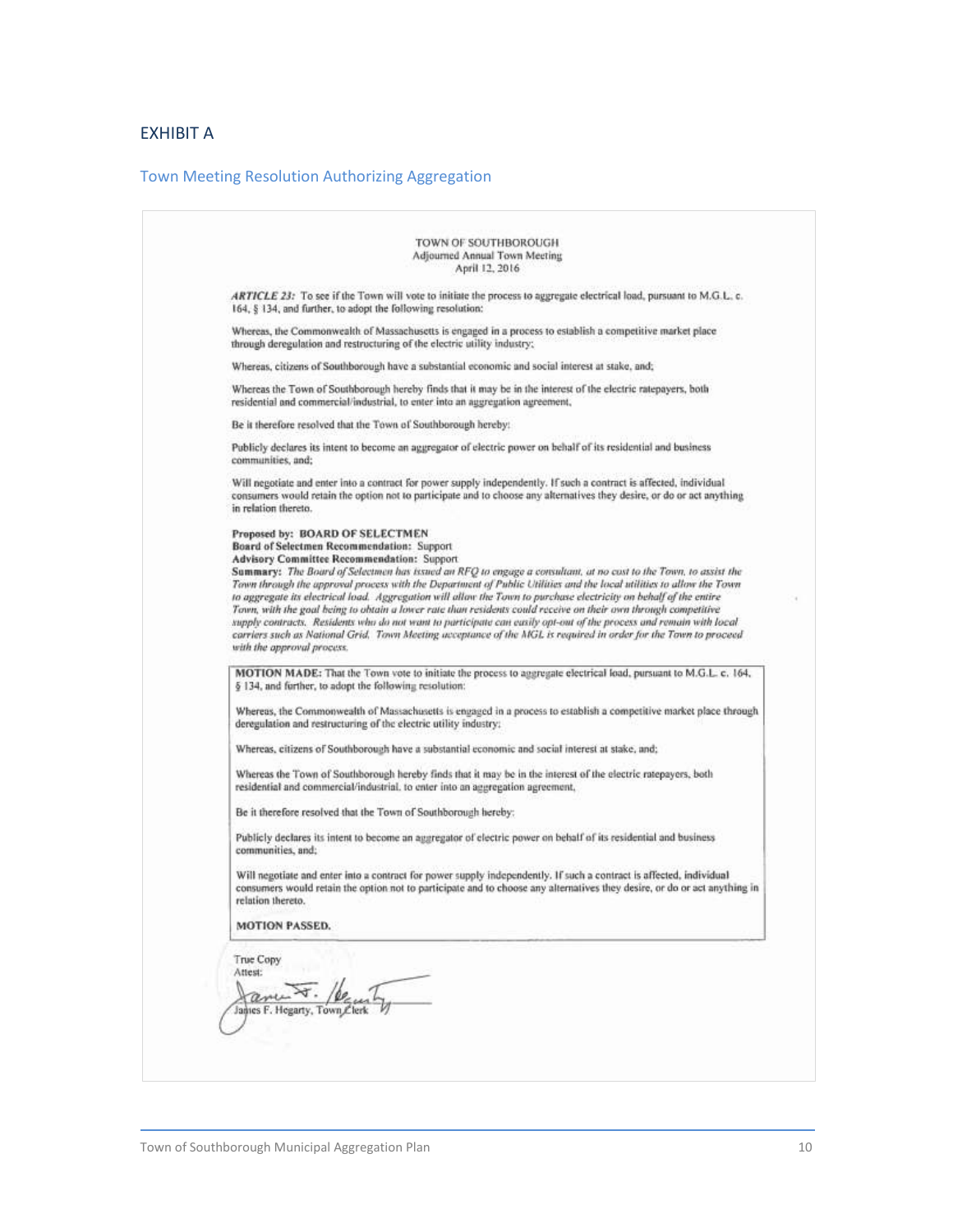#### EXHIBIT B

#### Opt-Out Notice



### TOWN ELECTRICITY PROGRAM NOTIFICATION LETTER

<MONTH> <DAY>, 2017

Dear Southborough Electricity Service Customer,

This letter contains important information about your electricity bill.

The Town of Southborough is launching an electricity aggregation program named Southborough Community Power Choice. Electricity aggregation is a form of group purchasing in which a town selects an electricity supplier on behalf of residents and businesses. Southborough developed the program to provide price stability and cost savings to the community.

#### If you received this letter, you will be AUTOMATICALLY enrolled in Southborough Community Power Choice, unless you choose not to participate.

- \* If you participate: National Grid will continue to deliver your electricity, fix power outages, and bill you, but they will no longer choose your electricity supplier. Instead, Southborough will choose your electricity supplier. Southborough has negotiated a XXmonth contract with [SUPPLIER NAME] for X.XX </kWh. Your National Grid bill will show this as your electricity supply rate. Delivery charges will be unaffected.
- · If you do not participate: You will remain a National Grid Basic Service customer.

#### THE BENEFITS TO YOU

SAVINGS - At program launch, the program rate is below National Grid Basic Service rates, so you will see your electricity supply rate go down. However, the program rate is fixed for XX months, while National Grid electricity supply rates move up and down. As a result, the program rate will not always be below the National Grid price. The program goal is to deliver savings when compared with the avenge of National Grid's changing prices.

CHOICE - You have two new alternatives to National Grid Basic Service: 1) <STANDARD>, which meets state renewable energy requirements, and 2) <GREEN OPTION», which exceeds state renewable energy requirements. You will be automatically entolled in <STANDARD>, but you may choose <GREEN OPTION>. (Details an back.)

PREDICTABILITY - Your electricity supply price will not change before your <MONTH> <YEAR> meter read. There are no hidden costs.

#### YOUR RELATIONSHIP WITH NATIONAL GRID

Your primary relationship for electricity will remain with National Grid. Beginning with your <MONTH> 2017 National Grid bill, you will see <SUPPLIER NAME> printed under Supply Services, and the program rate will be your electricity supply rate. Otherwise:

- . Your bill will continue to come from National Grid
- . You will continue to send bill payments to National Grid
- · You will continue to call National Grid if your power goes out

If you are on a budget plan or are eligible for a low-income delivery rate or fuel assistance, you will continue to receive those benefits.

#### YOUR NEW ELECTRICITY **SUPPLY RATE**

#### -X.XX> ¢/kWh

This price will begin with your <MONTH> 2017 meter read. It will end with your <MONTH> <YEAR> nuter read. Compare to National Grid rates on the back.

#### FOR MORE INFORMATION

Visit: www.mampowerchoice.com/ southborough Email: southborough@ masspowerchoice.com Call: 1-844-483-5004

#### **DON'T WANT TO PARTICIPATE:**

You don't have to. There is no penalty or fee to opt out of the program, and you may opt out at any time.

If you choose not to participate, you will rentain a National Grid Basic Service customer.

To opt out before the program begins, do one of the following before «MONTH» «DATE», 2016:

> Sign & return the enclosed postcard. call «SUPPLIER NAME» at <1-800-XXX-XXXX>, or opt our online at www.masspowerchoice. com/southborough.

To opt out in the future, do one of the following at any time:

Call <SUPPLIER NAME> at <1-800-XXX-XXXX> or opt our coline at www.masspowerchoice. com/southborough.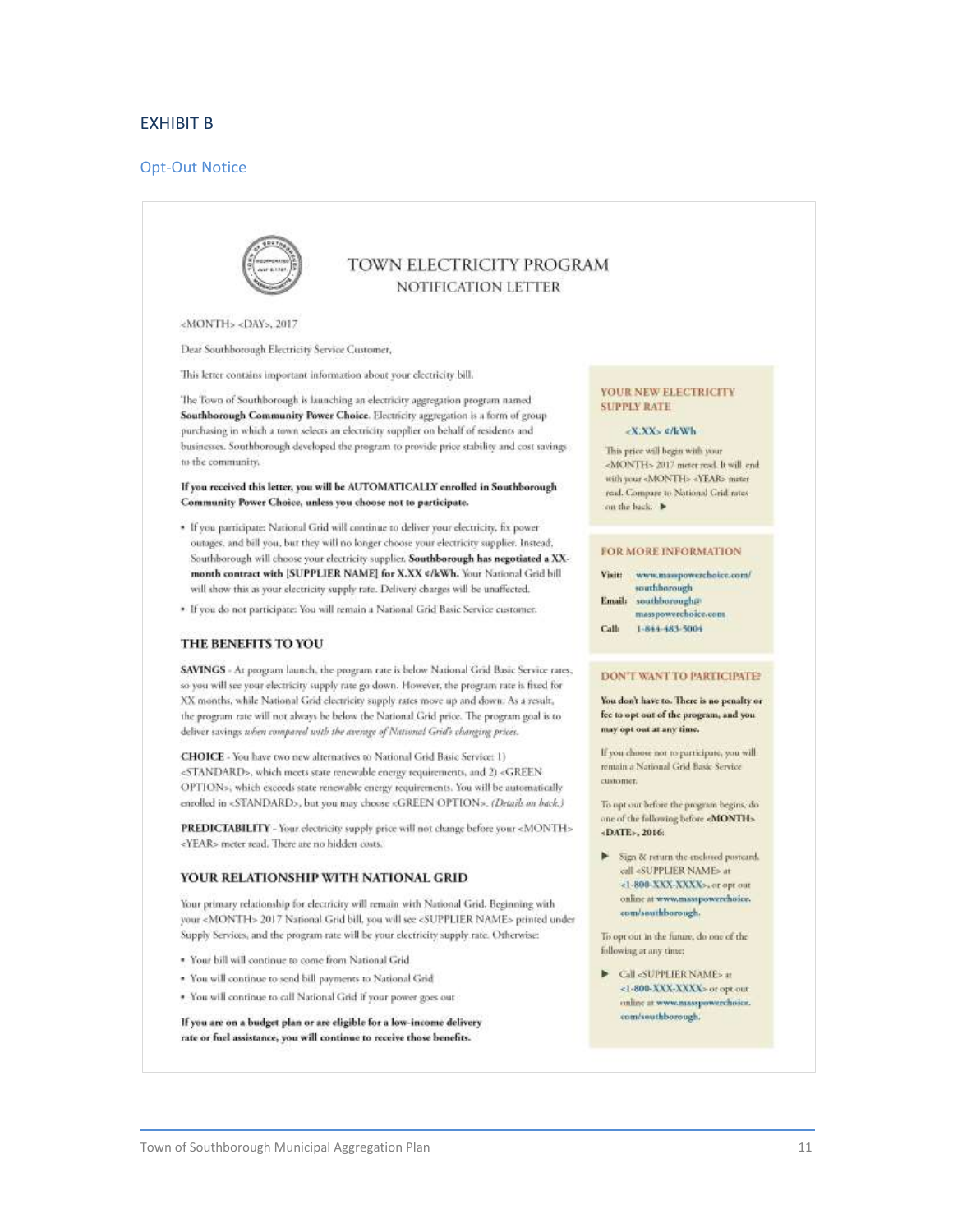#### **COMPARATIVE ELECTRICITY SUPPLY RATES AND TERMS**

All program participants will automatically receive <STANDARD>.

To receive it, you need to do nothing. As a National Grid Basic Service customer, you will be automatically enrolled. To choose <GREEN OPTION>, contact <SUPPLIER NAME> at 1-800-XXX-XXXX.

|                                           | The company's production of<br><standard></standard>                                        | Optional:<br><green option=""></green>                                                      | National Grid Basic Service                                                                                                           |
|-------------------------------------------|---------------------------------------------------------------------------------------------|---------------------------------------------------------------------------------------------|---------------------------------------------------------------------------------------------------------------------------------------|
| <b>Renewable</b><br><b>Energy Content</b> | Meets Massachusetts retiewable<br>energy requirements.                                      | «INSERT DETAILS»                                                                            | Meets Massachusetts renewable energy<br>requirements.                                                                                 |
| <b>Rate Terms</b>                         | <month> <year> meter read<br/>- <month> <year> meter<br/>read</year></month></year></month> | <month> <year> meter read<br/>- <month> <year> meter<br/>read</year></month></year></month> | <month> <day>, <year> - <month><br/><day>, <year> **</year></day></month></year></day></month>                                        |
| Residential                               | XXX c/kWh                                                                                   | XXXX <td>XXXXX </td>                                                                        | XXXXX                                                                                                                                 |
| Small business                            | XXX <td>XX.XX ClkWh</td> <td>XXXXX ¢/kWh</td>                                               | XX.XX ClkWh                                                                                 | XXXXX ¢/kWh                                                                                                                           |
| Medium and<br>large business              | XXX G/kWh                                                                                   | XXXX GKWh                                                                                   | XX.XX ( <month> <day>, <year> - <month><br/><day>, <year>) *</year></day></month></year></day></month>                                |
| <b>Exit Terms</b>                         | Leave any time.<br>No exit charge.                                                          | Leave any time.<br>No exit charge.                                                          | Leave any time.<br>No exit charge.<br>Except for medium and large business accounts<br>on National Grid delivery rates G.2 and G.3.1. |

\* National Grid's fixed Basic Service rates change every six (6) months for residential and small business accounts and every month for medium and large business accounts.

#### FREQUENTLY ASKED QUESTIONS

WHAT IS ELECTRICITY SUPPLY? Electricity service has two parts, delivery and supply. Electricity delivery is the process of bringing electricity to you along wires. Electricity supply is the electricity itself. National Grid is responsible for electricity delivery in Southborough. National Grid also typically chooses your electricity supplier and passes that cost along to you. This is called National Grid Basic Service. Within Southborough Community Power Choice, National Grid will continue to deliver your electricity but will no longer choose your electricity supplier. Instead, the Town will choose an electricity supplier for residents and businesses through a competitive bid process.

HOW MUCH MONEY WILL I SAVE? It is not possible to predict how much you will save. Savings will depend on factors such as the rates that Southhorough receives in from electricity suppliers, what type of customer you are, and how much electricity you consume. Savings will impact only the supply charges on your bill. Delivery charges will be unaffected by the program.

I HAVE SIGNED MY OWN CONTRACT WITH AN ELECTRICITY SUPPLIER. WILL I BE AUTOMATICALLY ENROLLED? If you have already established a contract with a different electricity supplier, you should not be automatically enrolled. If you received this letter but you have an existing electricity supply contract, you should opt out of the program.

I HAVE SOLAR PANELS ON MY PROPERTY. IF I JOIN, WILL I CONTINUE TO RECEIVE NET METERING CREDITS? Yes. Net metering will work the same way if you participate in the program. Your net metering credits from your solar panels will continue to appear on your National Grid bill and will continue to be calculated based on National Grid's Basic Service price.

If you have any additional questions, please do not hesitate to contact customer support at southborough@masspowerchoice.com or 1-844-483-5004. Our Town consultants will be happy to help you.

Mark J. Purple Town Administrator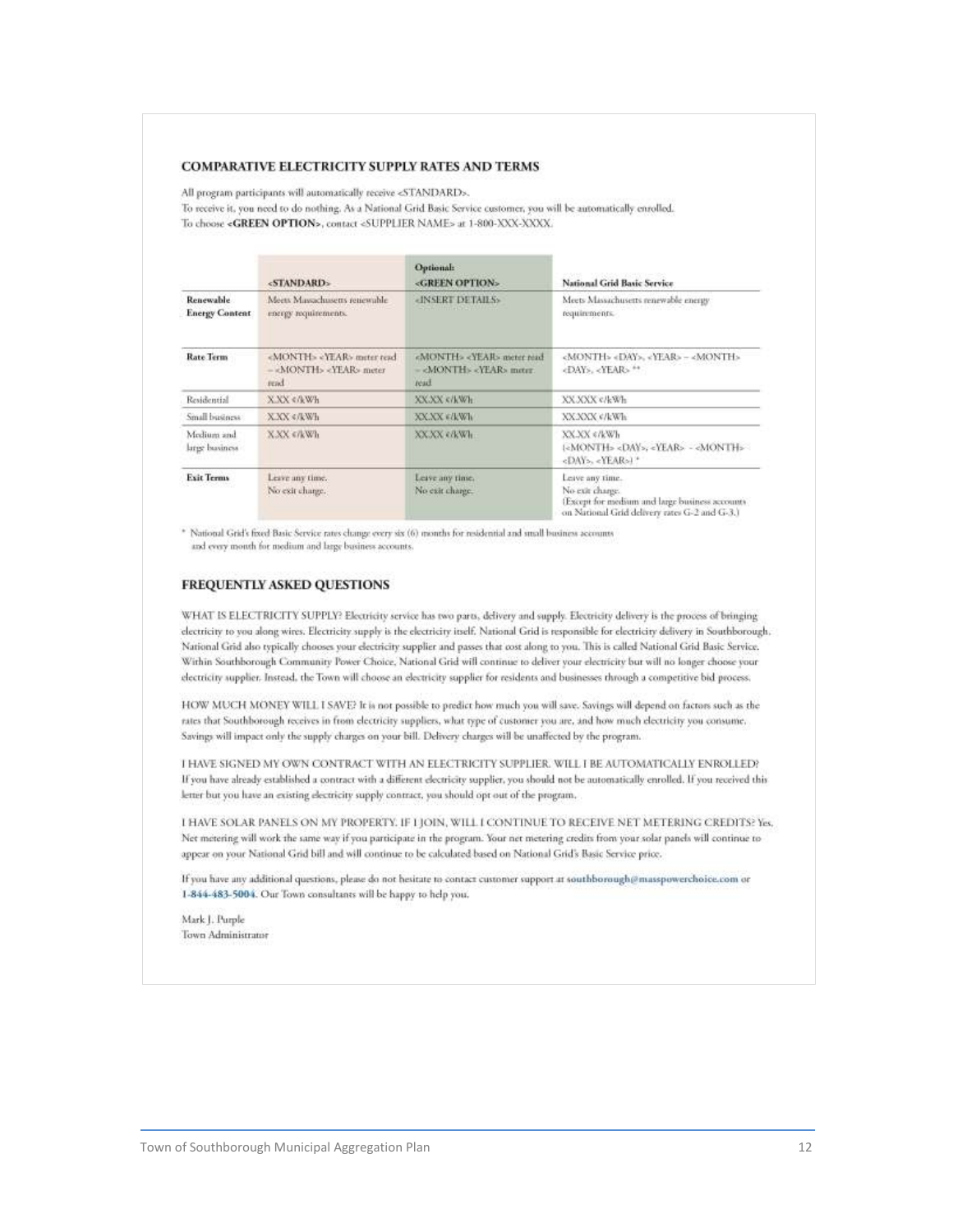# EXHIBIT C

# Opt-Out Envelope